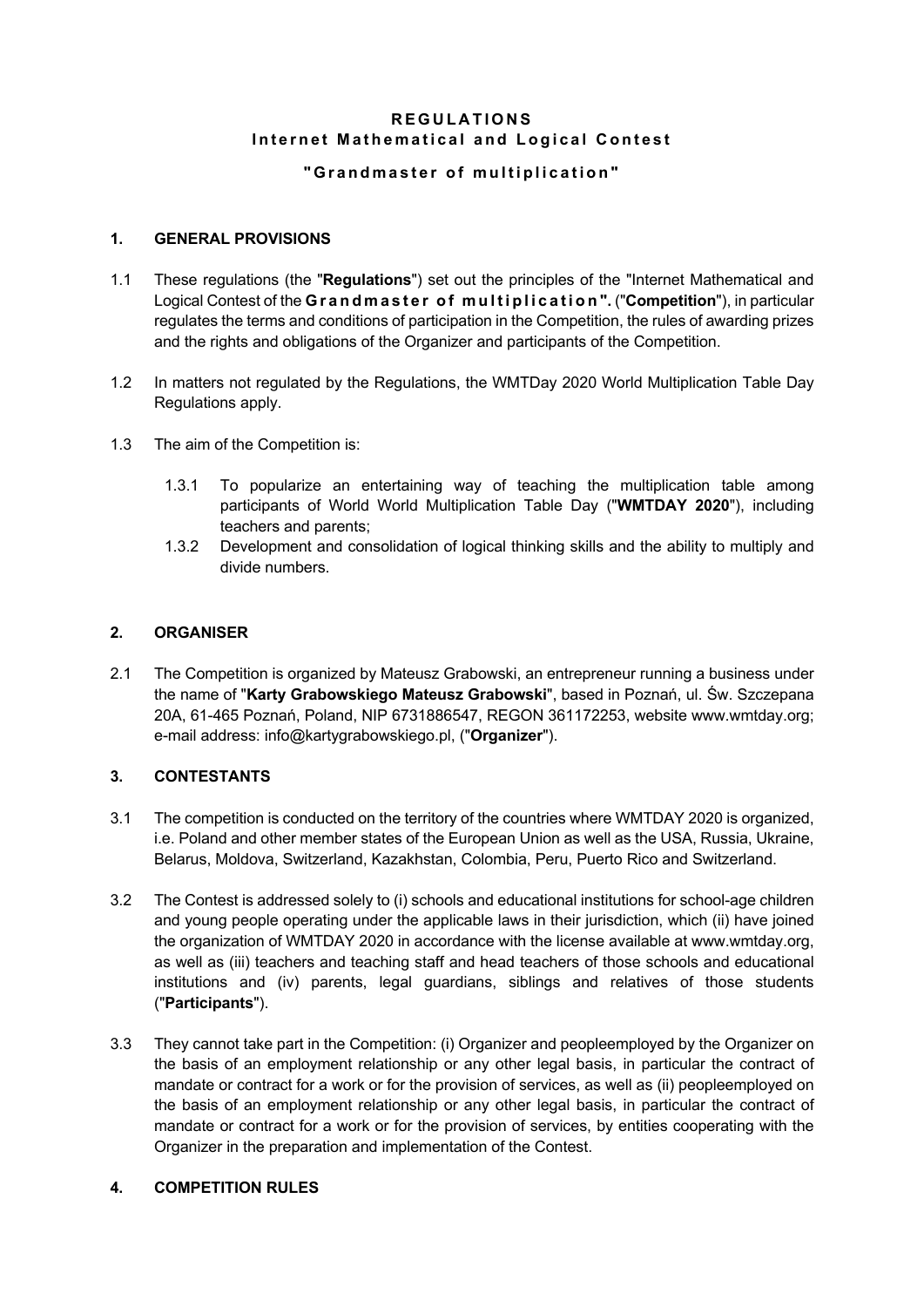- 4.1 The Contest consists in solving by the Participants mathematical and logical tasks which require logical thinking and the ability to multiply and divide natural numbers, selected by the Organizer and made available in an electronic form to Participants from particular Categories by electronic means.
- 4.2 The tasks of the Contest will be prepared and made available by the Organizer in the manner and on dates indicated in the Regulations in Polish, English and Russian.
- 4.3 Participants solve the tasks of the Competition independently and individually, without the help of outsiders.
- 4.4 Participation in the Competition is voluntary and free of charge.

## **5. CATEGORIES**

5.1 The competition is conducted in five (5) competition categories designated as follows ("**Categories**"):

| <b>CATEGORY</b> | <b>PARTICIPANTS</b>                                                                                                                                                           |                                                                                                                                                 |  |
|-----------------|-------------------------------------------------------------------------------------------------------------------------------------------------------------------------------|-------------------------------------------------------------------------------------------------------------------------------------------------|--|
|                 | <b>POLAND</b>                                                                                                                                                                 | <b>WORLD</b>                                                                                                                                    |  |
| <b>ALFA</b>     | $4th$ grade students of primary<br>and lower secondary schools                                                                                                                | students born 2010 and<br>younger                                                                                                               |  |
| <b>BETA</b>     | students of grades 5 <sup>th</sup> and 6 <sup>th</sup><br>of elementary school                                                                                                | students born 2008 and 2009                                                                                                                     |  |
| <b>GAMMA</b>    | $7th$ and $8th$ grade students of<br>elementary school                                                                                                                        | students born 2006 and 2007                                                                                                                     |  |
| <b>TEACHER</b>  | teachers, local coordinators, head teachers of schools<br>participating in WMTDAY 2020                                                                                        |                                                                                                                                                 |  |
| <b>OPEN</b>     | students of secondary schools<br>participating in WMTDAY 2020<br>and parents/legal guardians<br>and siblings of students<br>attending schools participating<br>in WMTDAY 2020 | born 2005 and older students<br>and parents/legal guardians<br>and siblings of students<br>attending schools that<br>participate in WMTDAY 2020 |  |

- 5.2 Each Participant can enter the Competition only in one Category.
- 5.3 The Participant may, with his/her consent and/or the consent of his/her parent/legal guardian (if applicable), start in a higher Category than the one he/she belongs to in accordance with point 1. 5.1.- with the exception of the "TEACHER" category reserved exclusively for the Participants indicated above.

## **6. COMPETITION STEPS**

**A. STAGE I - REGISTRATION - from 30.10.2020. (0:00 UTC) to 06.10.2020. (8:00 UTC)**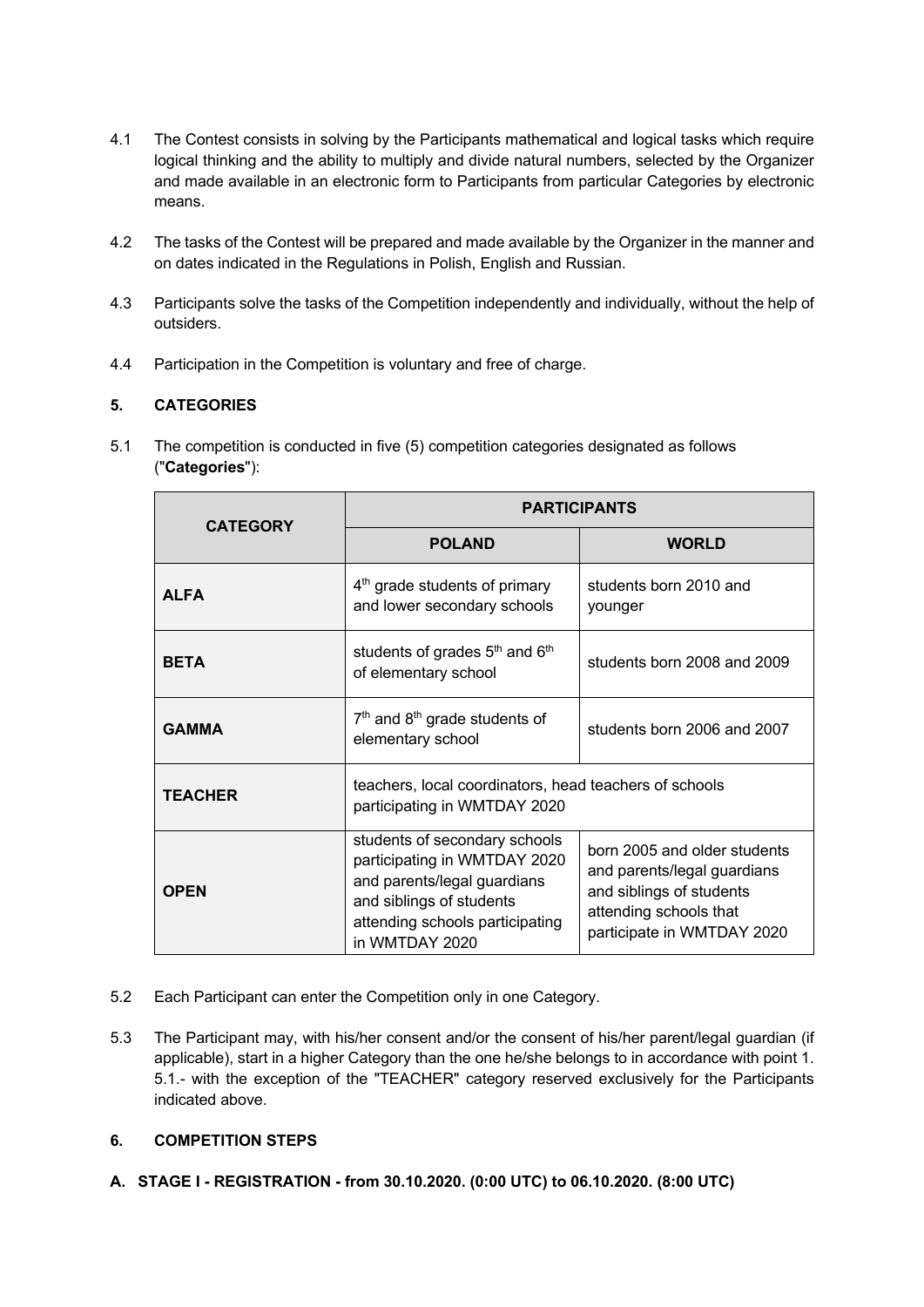### 6.1 **Step 1**: **Notification of the Local Coordinator**

- 6.1.1 The Local Coordinator notifies the Organizer of willing Participants to the Contest via the Contest website available at http://www.wmtday.org/math-logic-contest-2020 and after accepting the Rules and Regulations and making the relevant statements indicated there (if applicable).
- 6.1.2 Upon registration, the Local Coordinator will receive five (5) codes from the Organizer by e-mail corresponding to each Category ("**Codes**").

### 6.2 **Step 2: Transfer of Codes to Participants**

- 6.2.1 The Local Coordinator provides the Codes to parents/legal guardians interested in participating in the Contest in the manner customary at the school/educational facility.
- 6.2.2 The Local Coordinator provides guidance to parents/legal guardians on how to continue to register for the Contest.
- 6.2.3 The Local Coordinator must be vigilant to communicate the relevant Codes to the relevant Participants in accordance with the Categories indicated in the section "Categories". 5.1.

### 6.3 **Step 3: Creating an account by the Participant**

- 6.3.1 Each interested Participant enters the Competition's website available at http://www.wmtday.org/math-logic-contest-2020-register and enters the ID received from the Local Coordinator.
- 6.3.2 The Participant sets up an individual account of the Participant, giving his or her e-mail address, class, year and name and accepting the Regulations.
- 6.3.3 In the case of Entrants who, according to the applicable local law, are minors, the account shall be set up on behalf of the Entrant by their parents/legal guardians and shall make the appropriate declarations indicated in the registration form as to their consent to enter the **Contest**
- 6.4 Only Participants registered in the manner described above can take part in the Competition.

## **B. STAGE II - ELIMINATIONS - from 5.10.2020. (10:00 a.m. UTC) to 8.10.2020. (10:00 a.m. UTC)**

- 6.5 Each day of the Contest, Participants log into their account and download a set of six (6) Contest tasks. Each Category will receive its own customized set of tasks adapted to that Category (some tasks may be repeated in a different Category on the same day of the Contest).
- 6.6 Participants have **twenty-four (24) hours** to solve them and send their answers to the Organizer (see section 6.9 below for a detailed schedule).
- 6.7 Answers to the tasks should be sent using the on-line form available on the Competition website. Other forms of sending answers are possible only in justified cases, with prior consent of the Organizer.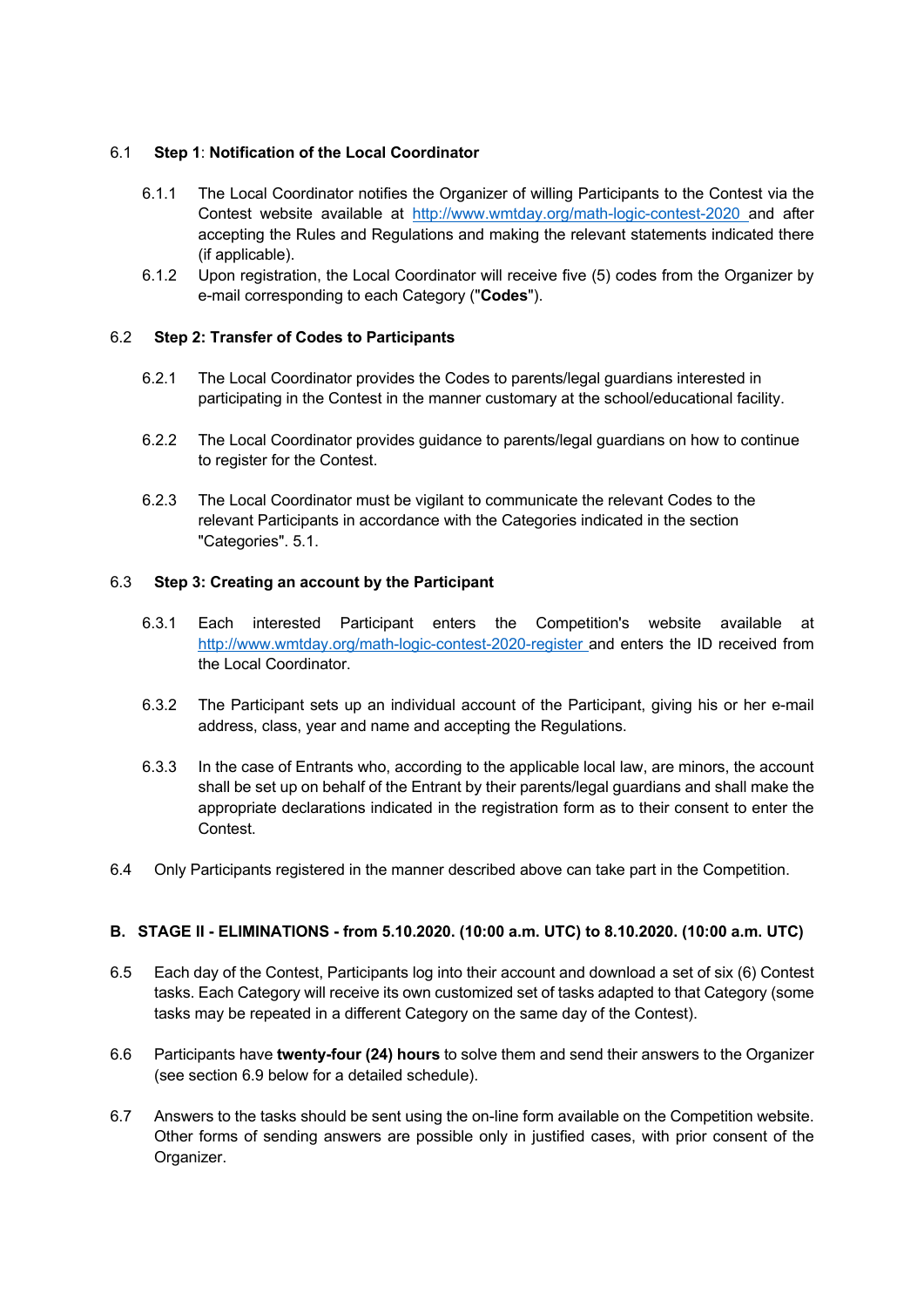- 6.8 For each task, information about its point value is given. For each correct answer to the task the Participant receives points (as much as its point value). For an incorrect answer to the task the Participant receives zero (0) points.
- 6.9 The detailed schedule of task publication and response times is as follows:

| <b>CONTEST DAY</b>            | <b>DATE AND TIME</b><br><b>TASK PUBLICATION</b> | <b>DEADLINE FOR REPLIES</b>     |  |
|-------------------------------|-------------------------------------------------|---------------------------------|--|
| DAY I<br>(Monday)             | 5.10.2020 r., at 10:00 a.m. UTC                 | 6.10.2020 r., at 10:00 a.m. UTC |  |
| <b>DAY II</b><br>(Tuesday)    | 6.10.2020 r., at 10:00 a.m. UTC                 | 7.10.2020 r., at 10:00 a.m. UTC |  |
| <b>DAY III</b><br>(Wednesday) | 7.10.2020 r., at 10:00 a.m. UTC                 | 8.10.2020 r., at 10:00 a.m. UTC |  |

## **C. STAGE III - STAGE AND STAGE NOTIFICATION - 12.10.2020 at 10:00 UTC**

- 6.10 On the basis of the total number of points scored in Stage II ELIMINATIONS, the Organizer determines the order of places in each Category according to the formula: the more points, the higher the place.
- 6.11 **Thirty (30) Participants with the best results for each Category** are eligible for Phase IV **FINAL**

#### **D. STAGE IV - FINAL - 17.10.2020 7:00-9:00 UTC**

- 6.12 The participants receive a set of six (6) tasks, for which they have **one hundred and twenty (120) minutes** to solve.
- 6.13 The answers to the tasks are sent by the Participants using the on-line form available on the Competition website - as in the case of Stage II - ELIMINATIONS.
- 6.14 The order within the finals is determined by the number of points scored by a given Participant. In case of an equal number of points, the time of sending the answer is decisive.

#### **E. V STAGE - RESULTS NOTIFICATION - 18.10.2020 at 10:00 UTC**

6.15 The results will be announced on the Competition website and will be available to all Participants.

## **7. INTEGRITY OF THE COMPETITION AND AWARDS**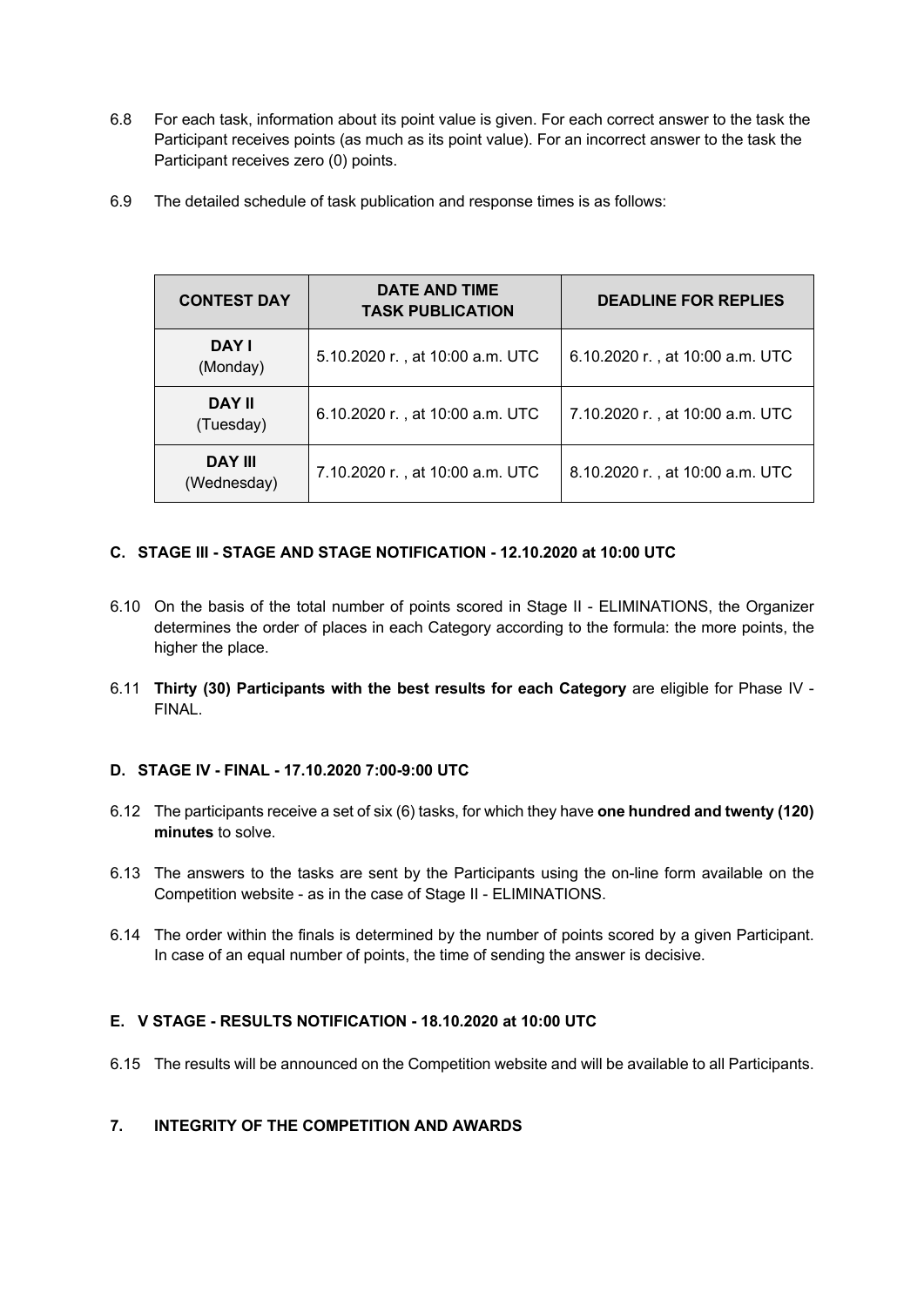- 7.1 The Organizer will appoint a Competition Committee to supervise the proper conduct of the Competition and evaluate the tasks of the Competition sent by the Participants and award prizes to the winning Participants ("**Competition Jury**").
- 7.2 For violation of the Rules and Regulations, the Competition Jury may exclude a given Participant from the Competition.
- 7.3 The following prizes are provided for each category in the Competition ("**Awards**"):
	- 7.3.1 For **Places I - III** in a given Category, Participants will be awarded medals and commemorative diplomas as well as one set of Grabowski Math Cards Multiplication for each place.
	- 7.3.2 For **places IV - X** in a given Category, Participants will be awarded commemorative diplomas.
- 7.4 The Organizer will send the winners of the Prize Contest by regular mail through a postal operator or courier to the address of the Local Coordinator. The Local Coordinator distributes the Prizes among the winning Participants.

### **8. PERSONAL DATA AND PRIVACY**

- 8.1 Personal data of all Contestants, in particular the Local Coordinators and their students, teachers and other staff and parents/legal guardians of Minor Contestants ("**Data Subjects**"), will be processed in accordance with the requirements of the relevant European legislation on the protection of personal data and privacy, in particular Regulation (EU) 2016/679 of the European Parliament and of the Council of 27 April 2016 on the protection of individuals with regard to the processing of personal data and on the free movement of such data and repealing Directive 95/46/EC.
- 8.2 The administrator of the personal data of the Data Subjects is the Organizer, i.e. Mateusz Grabowski, an entrepreneur conducting business activity under the name of "**Karty Grabowskiego Mateusz Grabowski**" with its registered office in Poznań, ul. św. Szczepana 20A, 61-465 Poznań, NIP 6731886547, REGON 361172253. The data may be transferred to a postal operator or courier to send the Prize.
- 8.3 Personal data of Data Subjects are processed for the purpose of organizing the Contest, in particular contacting the Entrants, awarding or sending the Prizes provided for in the Contest, as well as for the purpose of dealing with any complaints and claims. The Entrant has the right to access the content of his or her data and the possibility to correct it. Providing data is voluntary, but necessary for this purpose.
- 8.4 The above data of Data Subjects will be processed for the duration of the statute of limitations for possible claims of the Contest Participants in accordance with the applicable law.
- 8.5 In all matters related to the protection of personal data and privacy, the Organizer asks for contact at the e-mail address info@wmtday.org. A person whose right to privacy has been violated by the Organizer may at any time submit a complaint to the Polish data protection authority, i.e. the President of the Office for Personal Data Protection (https://uodo.gov.pl/).
- 8.6 Other issues related to the protection of personal data and the obligations of the Organizer are described in the Privacy Policy of the World Multiplication Table Day WMTDay 2020 Website available at www.wmtday.org. We encourage you to read this policy.